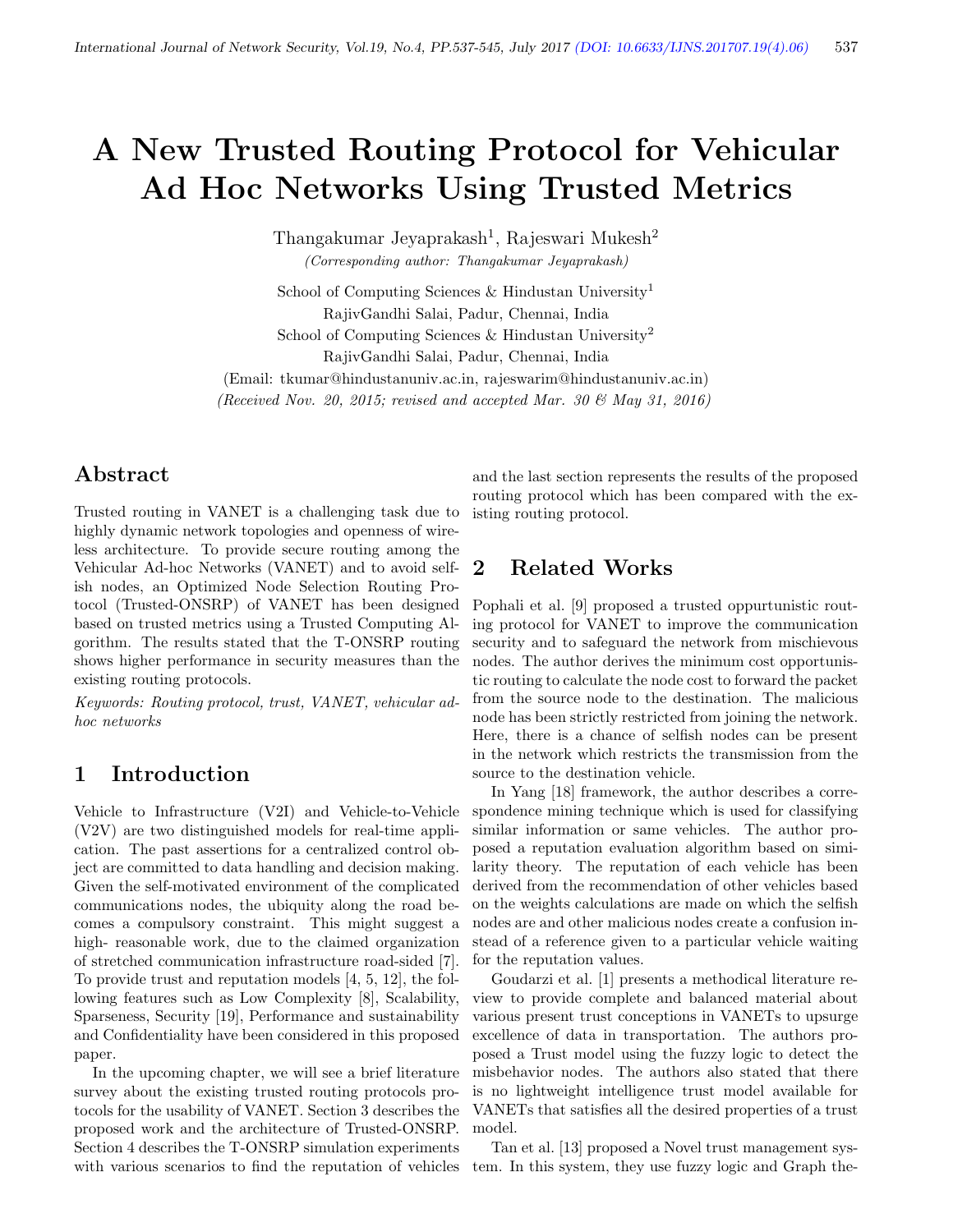ory to evaluate the node trust value and it is integrated with the Optimized Link State Routing Protocol (OLSR). These algorithms are proposed to prevent malicious and victim nodes from participating in the networks [3] as much as possible. It does not include the selfish behavior nodes.

Rabayah et al. [2] proposed a routing protocol for VANET which associates the features of location based and topology based routing protocol. They integrate the protocol in such a way that if the location information is degraded, it automatically uses the reactive routing protocol to transmit the packet from the source to the destination. The author states the protocol is accessible and scalable and has an overhead over the new scalable Hybrid Routing does not include any Trust model to reduce the selfish nodes.

Wu et al. [11] proposed a new trusted routing protocol in VANET based on GeoDTN+Nav by using a greedy model which is associated with the four steps for initializing the routes, trusted routing establishment and the deletion of routes. As the greedy model [6] has more communication overhead, this model larger number of route discovery to establish the trusted route.

# 3 Proposed Work

#### 3.1 Trusted Routing

There are two different types of trust models: 1) Infrastructure Based; 2) Self-organizing based.

The Infra-structure based trust models are Certificate based and RSS based. The Self Organizing models are entity oriented, data oriented and combined trust models. The reputation of the vehicle can be identified by data oriented Trust Model. The decentralized and selfcontrolled characteristics of Vehicular Adhoc Network are the widely recognized models, given the wireless-oriented nodes. To provide secured communication, a new trusted routing protocol of VANET has been proposed to avoid the selfish node behavior of the Vehicular Adhoc Networks which includes trust properties such as distance, direction, velocity and Trust value etc.

Figure 1 shows the architecture of ONSRP. Many attacks can be identified to compromise them, if the security requirements have been established for VANETs. Here we described the types of attacks of VANET with the activity of these attacks and their potential consequences. From these attacks, the selfish node behavior, characteristics and issues have been analyzed. The attacks are classified as attacks on identification and Authentication. (Impersonation and Sybil), attacks on Privacy. (Identity revealing and Location Tracking), attacks on non-repudiation (Sharing the same Credentials by two or more), attacks on confidentiality (Eavesdropping), attack on Availability (DoS, Selfish Node Behavior), availability in VANETs is very important in both communication channel and the participating nodes in the network. Network Denial of service leads to non- availability of the network for the



Figure 1: Architecture of ONSRP

participating vehicles which ends in dropping all messages or just a few according to self-interests known as Selfish Behavior.

The communication link failure due to high mobility can be identified by calculating the communication range depends upon the received signal strength. The Received signal strength index (RSSI) at a time period of transmission of packets from one node to another as shown with the following formulae using the distance between the two nodes. The Received signal strength index is directly proportional to the transmitted power and inversely proportional to the power loss. Each node communicates the data to the disseminating side of the next hop in the shortest route destination. The distance between the each node which is optimal is the Received Signal Strength Threshold. When the received signal strength index during the time period of receiving information is lesser than the RSST (RSST), the transmitting vehicle informs the previous node regarding the weaker signal strength which leads to communication link failure and discards the RREQ received from the precedent vehicle. Now the precedent node detects the weaker strength before transmitting the packet and broadcast the RREQ to other nodes.

#### 3.2 Trust Metrics

The optimized node  $O(n)$  selection routing protocol works on a hybrid reactive protocol and not on a proactive ba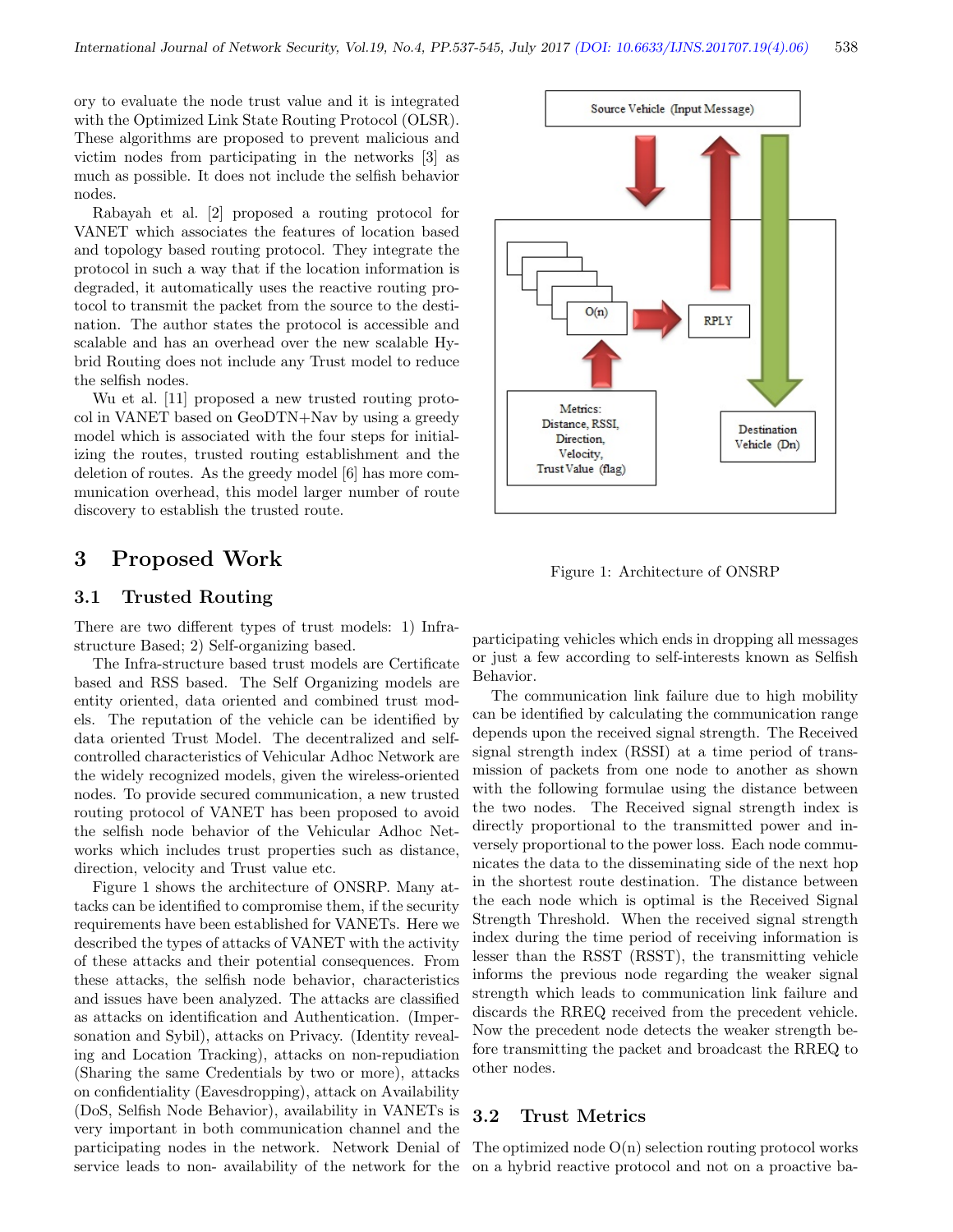sis. The routing information will be shared together on demand using the trusted metrics such as distance, RSSI, direction etc. Otherwise, the route discovery process communication overhead increases, if the proactive routing has been followed. By discarding the broadcasting of RREQs, T-ONSRP is predictable considerably to avoid the communication overhead and reduce the communication delay. In addition to that, the ONSRP does not rely on any HELLO messages or ACK messages to check the status of the links to avoid unnecessary overheads. For the route maintenance or when the route break occurs, ONSRP used the RERR, Route error message to initiate a new route discovery process.

#### 3.3 Distance

In order to determine this direction [14, 15], a node calculates the distance of the neighbor node as follows. At Time T1,

$$
Distance(Do) = \Pi Minimum(D1||D2|| \cdots ||Dn), \quad (1)
$$

where  $D1 =$  Distance between the Last node of path 1 routing table and the Destination node;  $D2 =$  Distance between the Last node of path 2 routing table and the Destination node;  $DN =$ Distance between the Last node of path N routing table and the Destination node.

The communication link failure due to high mobility can be identified by calculating the communication range depends upon the received signal strength. The Received signal strength index (RSSI) at a time period of transmission of packets from one node to another as shown with the following formulae using the distance between the two nodes.

$$
RSSIPr[do] = \frac{CtPt}{d^4Pl} \tag{2}
$$

$$
RSST = Dn = \sqrt{(X1 - X2)^2 + (Y1 - Y2)^2}
$$
 (3)

## 3.4 Direction

In order to determine this direction, a node calculates the direction of the neighbor node as follows.

At time T1, Direction in degrees

$$
(Ao) = \Pi D(RWP(i,j))||Min(D1||D2|| \cdots ||Dn)(i,j), (4)
$$

where  $D1 =$  Distance between the Last node of path 1 routing table and the Destination node;  $D2 =$  Distance between the Last node of path 2 routing table and the Destination node;  $DN =$ Distance between the Last node of path N routing table and the Destination node;  $D =$ Destination;  $RWP =$  Random way points in the network are;  $i, j$  = two successive random way points.

#### 3.5 Velocity

In the following, we utilize the velocity [16, 17] of nodes parameter from viewpoint to develop our Flag Trust

model. We consider the velocity distribution over simulation of network to determine the network connectivity status. The velocity of nodes is the main parameter that determines the network topology dynamics. It also plays a significant role in determining the estimated communication time between two vehicles. At Time T1,

$$
Velocity(Vo) = \Pi V(Dn)||V(N1||N2||\cdots||Nn), \quad (5)
$$

where  $Dn =$  Destination node;  $N1 =$  Velocity of Neighbor Node 1 of  $Dn$ ;  $N2 =$  Velocity of Neighbor Node 1 of Dn;  $N_n =$  Velocity of Neighbor Node 1 of Dn;  $V_o =$ Optimized Velocity.

From Equations  $(3)$ ,  $(4)$  and  $(5)$ :

$$
Trustvalue = \Pi Do. Ao. Vo. FlagTrustCount.
$$
 (6)

## 3.6 The Algorithm

When the source node has the information to send at time T1, the trustworthiness of each node has been calculated using the trusted computing algorithm for each node available between the source and the destination vehicle. At this time T1, the algorithm finds the optimized node to transmit the packet from the source node to the destination node for the most reliable transmission of data. The source node creates a RREQ, Route request message and broadcasts to the neighbor nodes to find the possible route to the destination (See Algorithm 1).

Each node transmits the RREQ to the neighbor nodes to find the destination node for the packet transmission. The intermediate vehicles those received the RREQ are allowed to forward the route REPLY, when its trusted value has been calculated by the trusted routing protocol algorithm. Otherwise, the RREQ will be discarded. When the RREQ arrives at the neighbor node to the destination, and it is assumed to be a trusted vehicle, a route reply will be sent back to the source vehicle to start the transmission of data without link failure due high mobility and selfish node behavior in the Vehicular Adhoc Network.

# 4 Simulation Experiments

## 4.1 General Assumptions

Some assumptions have to be made about the ONSRP model [18] to make complexity lesser:

- At most one or two selfish node vehicles are available in the network.
- No hurdles and infrastructures such as buildings etc. in the road topology.
- The type of communication is bidirectional between the two vehicles, if available in the coverage area of the network.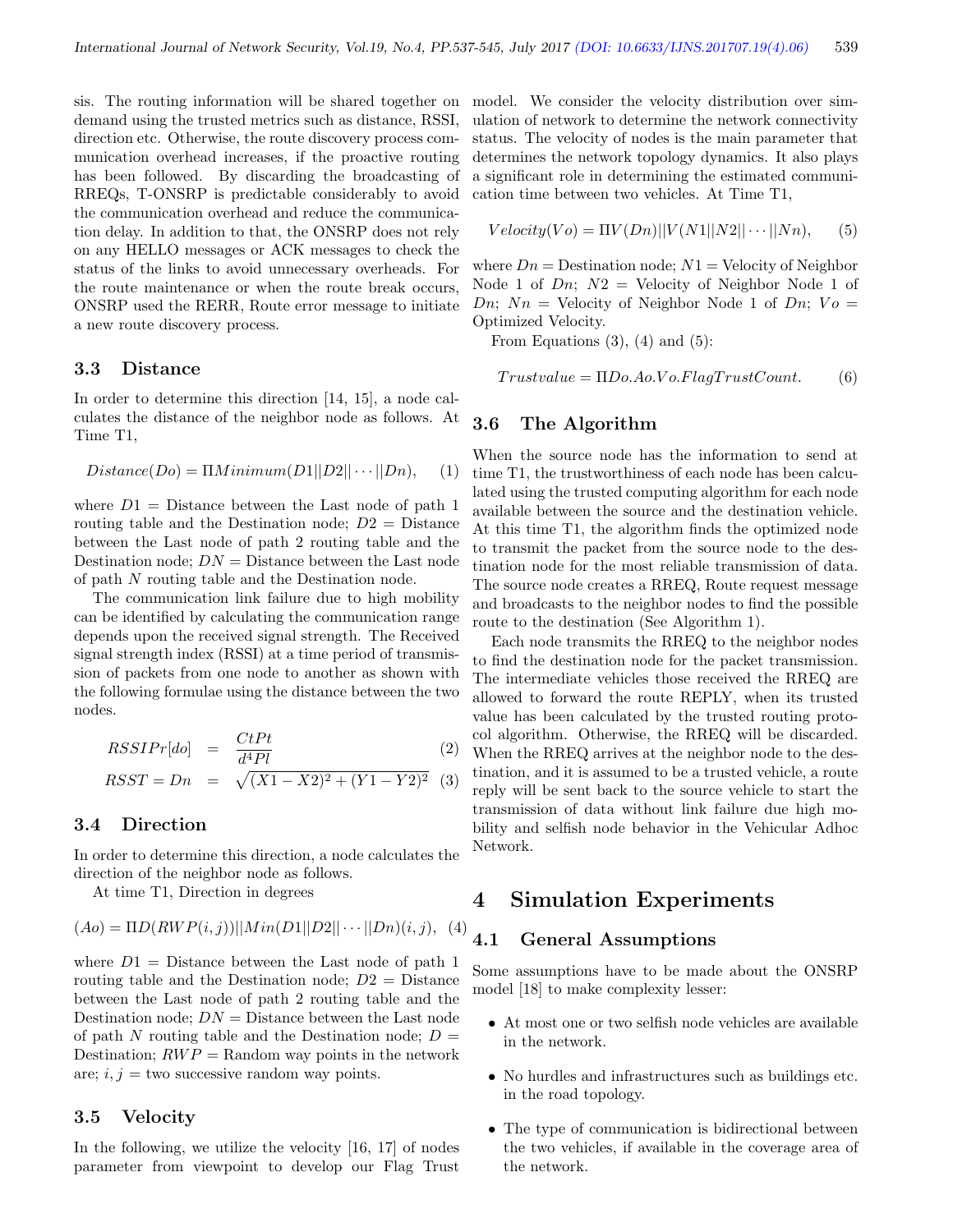Algorithm 1 Trusted Node Identification

- 1: Input: A source vehicle(S) and the destination (D) vehicle.
- 2: Output: Transmission of data with less no of link failure.
- 3: Get intermediate nodes trusted values using trusted computing algorithm.
- 4: Calculate the trusted values for all the intermediate nodes present between S and D.
- 5: Trust Threshold (TTH)= Total no of Nodes (Initialized Value)
- 6:  $O(n) = \alpha \Pi(Do, Ao, Vo)$
- 7:  $T(\beta(O(n)))$  = initial\_connect\_value + Total No of Nodes
- 8: Compare  $T(\beta(O(n))$  with Trust Threshold(TTH)
- 9: if  $T(\beta(O(n))) \gg TrustThreshold(TTH)$  then
- 10:  $T(\beta(O(n))$  to send an RREP to the source vehicle(S)
- 11: Discard RREQ Go to Line no 4
- 12: end if
- 13: Start data transfer
- 14: End
	- Each vehicle is connected to the other in the Vehicular network and follows the car following model. Stand by vehicles are also available in the network.
	- Each vehicle is equipped with global positioning system (GPS) to show its own location which helps to provide the absolute information to other vehicles.
	- All the vehicles transmits and receive the data using Optimized Node selection routing protocol with the calculated trusted node to avoid the selfish node behavior which leads to communication link failure.
	- The energy back up of each vehicle is always sufficient for the requirement of application to transmit the data from one vehicle to another.

## 4.2 Scenario I: All Vehicles Moving in the Same Direction (Towards East)

When a source vehicle A wants to transmit a packet to the Destination vehicle, it has to obtain the RSSI value of the neighbor node of the destination vehicle to send back the RRPLY for the efficient data transfer. In Figures 2, 3, 4, 5 each vehicle is labelled with a vehicle id presented in the vehicular Adhoc network. Note the A,B,C,D,E,F,G,H,I,J,N are representing the source vehicle, intermediate nodes and the destination vehicle respectively. The nodes  $K[RSSI(i)], L[RSSI(i+1)], M$ [RSSI (n-1)] are the set of intermediate nodes which has been received the RREQ from the source vehicle A. Thus the RREQ is broadcasted for the nodes B,E,G,J,L,N and D,F,H,M,N and C,I,K,L,N respectively. According to the formulae, the RSSI value has been calculated for the standard distance to reduce the complexity of the routing protocol. In Scenario I, as all the vehicles are moving in the

same direction, trusted routing algorithm has been implemented to the minimum distance RSSI value node.

The trusted routing algorithm has been implemented to the minimum distance RSSI value node [10].

 $RSSI[(i)] = 52.45dBmwhere i = 1m$  $RSSI[(i+1)] = 53.47dBmwhere i = 2m$  $RSSI[(i+3)] = 58.23dBmwhere i = 4m$  $RSSI[(i+5)] = 62.34dBmwhere i = 6m$  $RSSI[(i+8)] = 64.45dBmwhere i = 9m$  $RSSI[(i+10)] = 66.32dBmwhere i = 11m$  $RSSI[(i+14)] = 75.43dBmwhere i = 15m$  $RSSI[(i+19)] = 80.71dBmwhere i = 20m$ .

#### Trusted Node Calculation: Scenario I

Node  $M = 52.45$  DBm;

If Data Transfer initiated via Node M:

 $InitialConnectValue = 1;$  $InitialReputationValue(Rn) = 1;$  $Total number of Nodes present = 250;$  $TrustThreshold(TTH) = InitializedValue$  $= 250$ :  $O(n) = \alpha \beta (Do, Ao, Vo);$  $Rn(O(n))) = Rn + initial\_connect\_value$  $+InitializedValue = 252;$  $R_n(Node(M)) = 252$ 

$$
Rn(Node(M)) = 252,
$$
  
\n
$$
Rn(Node(M)) > TrustThreshold(TTH);
$$
  
\n
$$
setVehicletrustedflag = 1.
$$

else

 $Initialize ReputationValue(Rn) = 0;$  $InitialConnectValue = 0;$  $Rn(O(n))) = Rn + initial\_connect\_value$  $+Initialized$  V alue  $= 250$ .

# 4.3 Scenario II: All Vehicles Moving Bidirectional (Towards East and West)

In the scenario II, the vehicles are moving bidirectionally. In Figure 6, When a source vehicle A wants to transmit a packet to the Destination vehicle, Even though it has to obtain the RSSI value of the neighbor node of the destination vehicle to send back the RRPLY for efficient data transfer, as the vehicles are moving in different lanes with opposite directions. In Scenario II, as all the vehicles are moving in the opposite direction, trusted routing algorithm has been implemented to the nodes moving in the same direction along with the destination node with the minimum distance RSSI value node.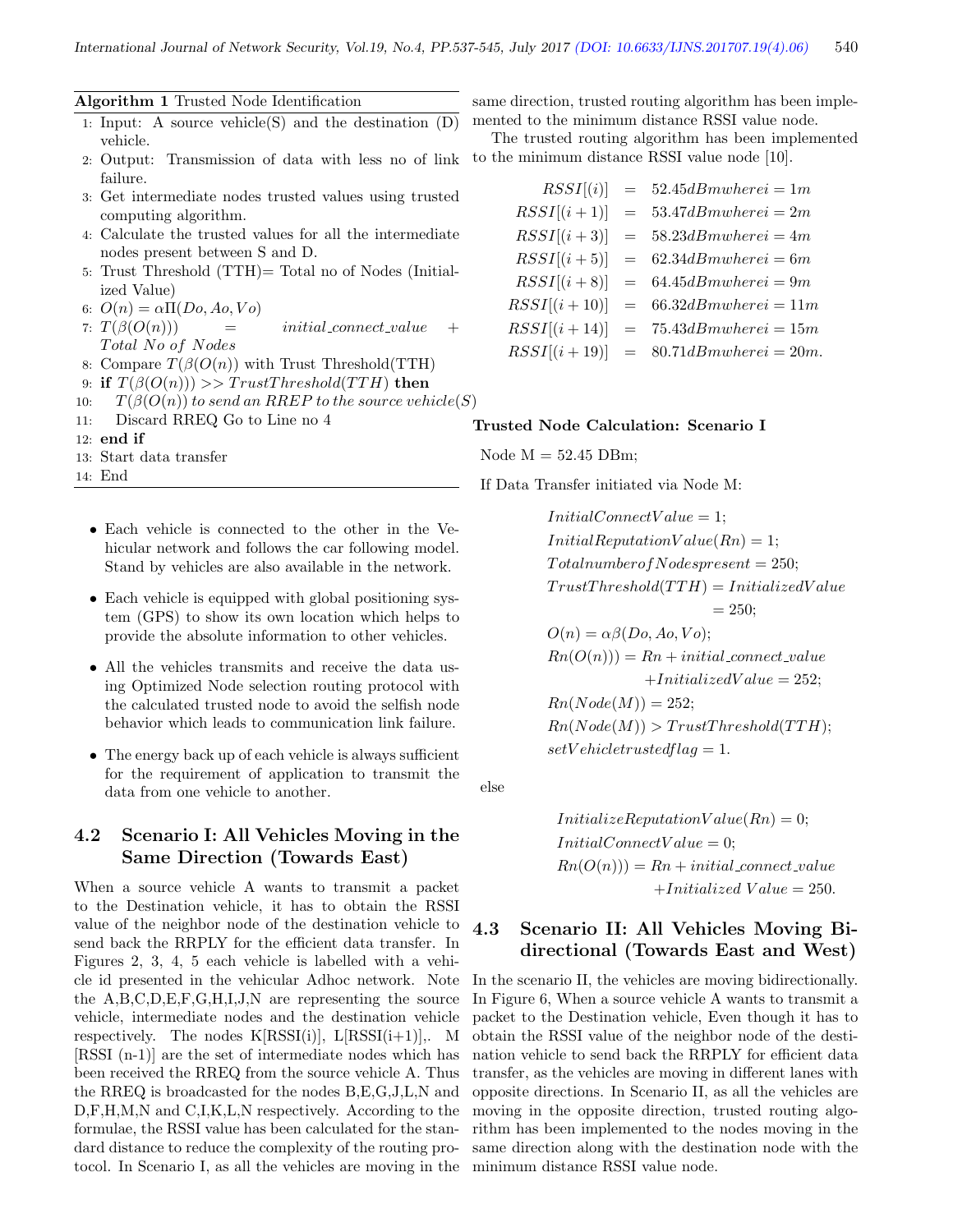

Figure 2: Set of vehicles A, B, C, D, E, F, G, H, I, J, N



Figure 3: RSSI calculation



Figure 4: Node with RSSI values (Minimum distance)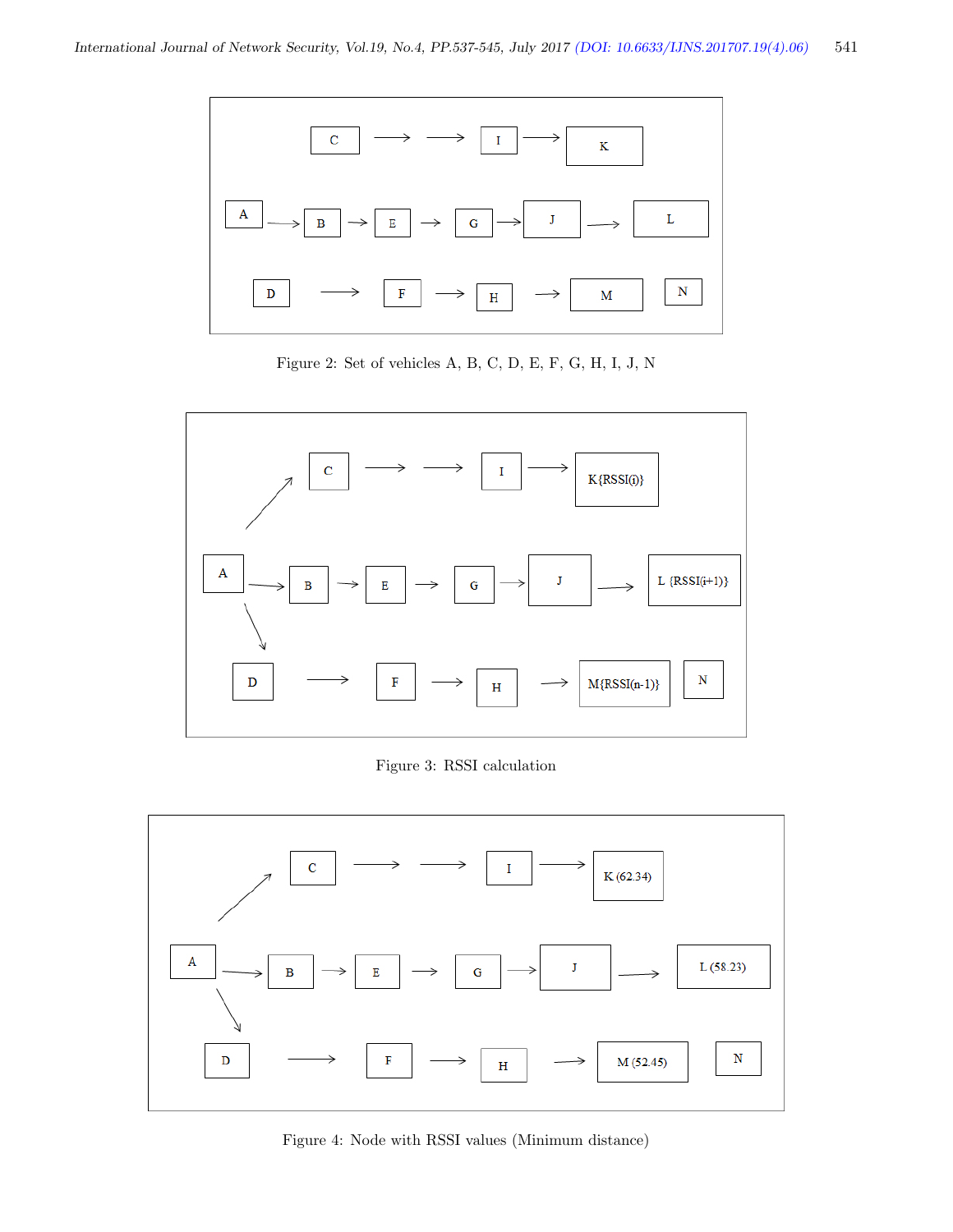#### Trusted Node Calculation: (Scenario II)

#### Node  $M = 58.45$  DBm.

If Data Transfer initiated via Node M:

 $InitialConnectValue = 1;$  $InitialReputationValue(Rn) = 1;$  $Total number of Nodes present = 250;$  $TrustThreshold(TTH) = InitializedValue$  $= 250$ ;  $O(n) = \alpha \Pi(Do, Ao, Vo);$  $Rn(Node(M)) = 252 from Scenario I;$  $Rn(O(n))) = Rn + initial\_connect\_value$  $+Initialized$  Value  $= 252 + 1 + 250 = 503$ ;  $Rn(Node(M)) = 503;$  $Rn(Node(M))$  > Trust Threshold (TTH); set V ehicle trusted  $flag = 1$ .

else

 $InitializeReputationValue(Rn) = 0;$  $InitialConnectValue = 0;$  $Rn(O(n))) = Rn + initial\_connect\_value$  $+Initialized$   $Value = 250;$  $Rn(Node(M)) == Trust Threshold (TTH);$ set V ehicle trusted  $flag = 0$ .

# 4.4 Scenario III: Selfish node Behavior (Node M)

In the selfish node attack situation, there is at most one Selfish node vehicle present in the network. In Figure 7, Assume the vehicle M. Vehicle M could be either a mischievous or a reputed vehicle. According to the formulae, the RSSI value has been calculated for the standard distance to reduce the complexity of the routing protocol. In Scenario III, as all the vehicles are moving in the same and opposite direction with the available of malicious node (selfish node), trusted routing algorithm has been implemented to the find the reputed node or a selfish node for the efficient data transfer to avoid the non-availability of the network.

#### Trusted Node Calculation: (Scenario III)

Node  $M = 52.45$  DBm;

If Data Transfer initiated via Node M fails due to the ing discovery, communication overhead can be reduced

Selfish Node Attack:

 $InitialConnectValue = 1;$  $InitialReputationValue(Rn) = 1;$  $Total number of Nodes present = 250;$  $TrustThreshold(TTH) = InitializedValue$  $= 250;$  $O(n) = \alpha \Pi(Do, Ao, Vo);$  $Rn(O(n))) = Rn + initial\_connect\_value$  $+Initialized$   $Value = 252;$  $Rn(Node(M)) = 252;$  $Rn(Node(M)) > TrustThreshold(TTH);$  $setVehicle trustedflag = 1.$ 

else

 $Initialize ReputationValue(Rn) = 0;$  $InitialConnectValue = 0;$  $Rn(O(n))) = Rn + initial\_connect\_value$  $+Initialized$   $Value = 250;$  $Rn(Node(M)) == TrustThreshold(TTH);$  $setVehicle trustedflag = 0.$ 

# 5 Results and Comparisons

In Figures 8 and 9, the results shows the performance of ONSRP eventually exceeds the performance of Scalable Hybrid Routing Protocol, Modified Ad-hoc On demand distance vector Routing protocol and Greedy Perimeter coordinator Routing Protocol with the aspects of the packet delivery ratio, End-End Delay and total nunmer of link failures.

In Figure 10, the total number of link failures has been reduced by ignoring the selfish nodes available on the network. The number of link failures has been reduced in a more gradual manner when compared to the existing routing protocol using the Optimized Node selection Routing Protocol. The graph shows the performance of ONSRP against the existing routing protocols in the presence of various mobility models and the Drivers realistic mobility model. From the results of various simulations, we have proved the performance of the proposed ONSRP against the various existing routing protocols.

# 6 Conclusions and Scope of Work

An Optimized node selection routing protocol of VANET has been implemented using Trusted Computing Algorithms with the features of extended light weight routing and routing messages with trust information which can be updated directly through optimized node selection Routing protocol Algorithm. When performing trusted rout-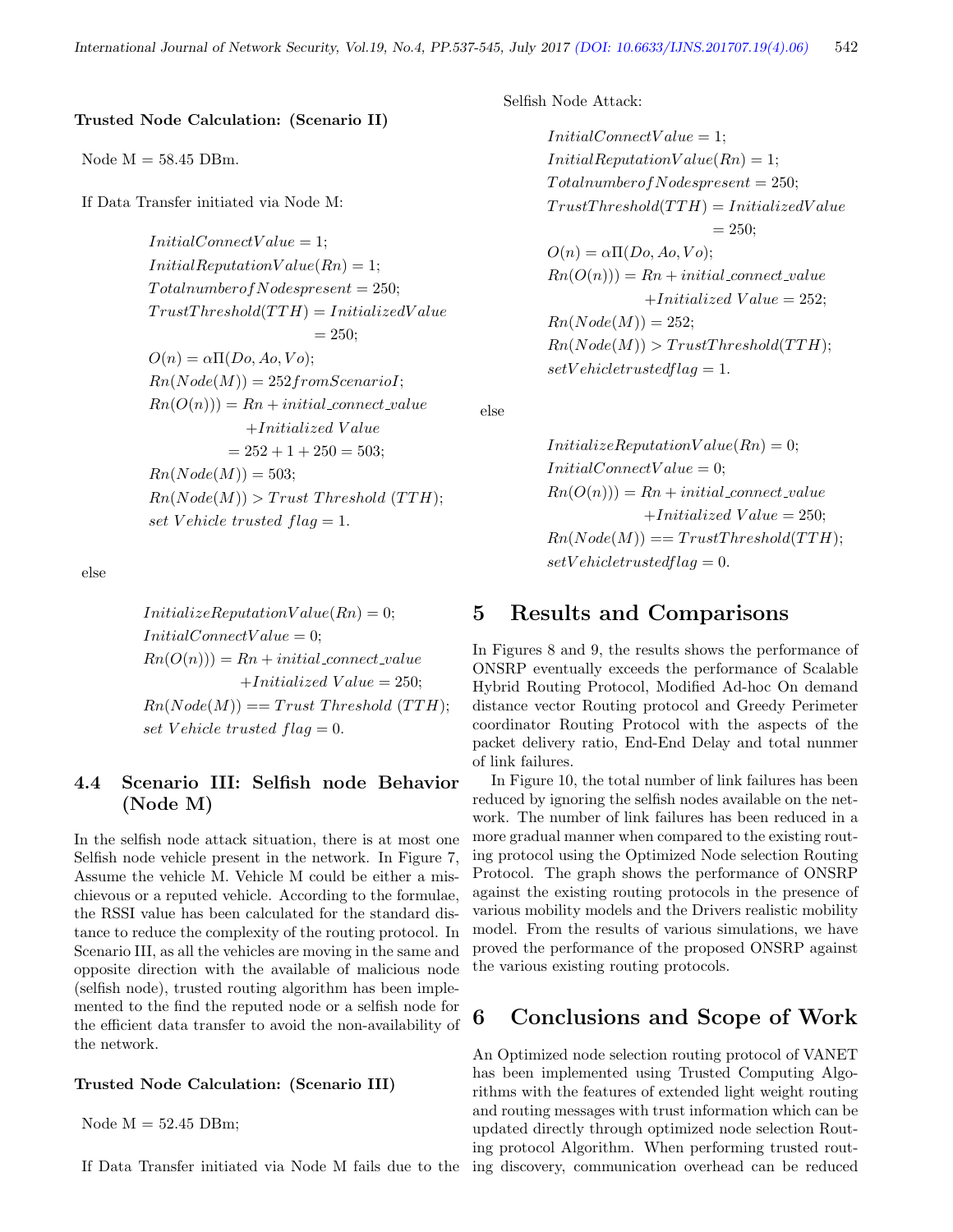

Figure 5: RRPLY sent to source node from node M



Figure 6: RPLY sent to source node via M (same direction)



Figure 7: RRPLY sent to source node from node L as M behaves as selfish node  $(Rn = 0)$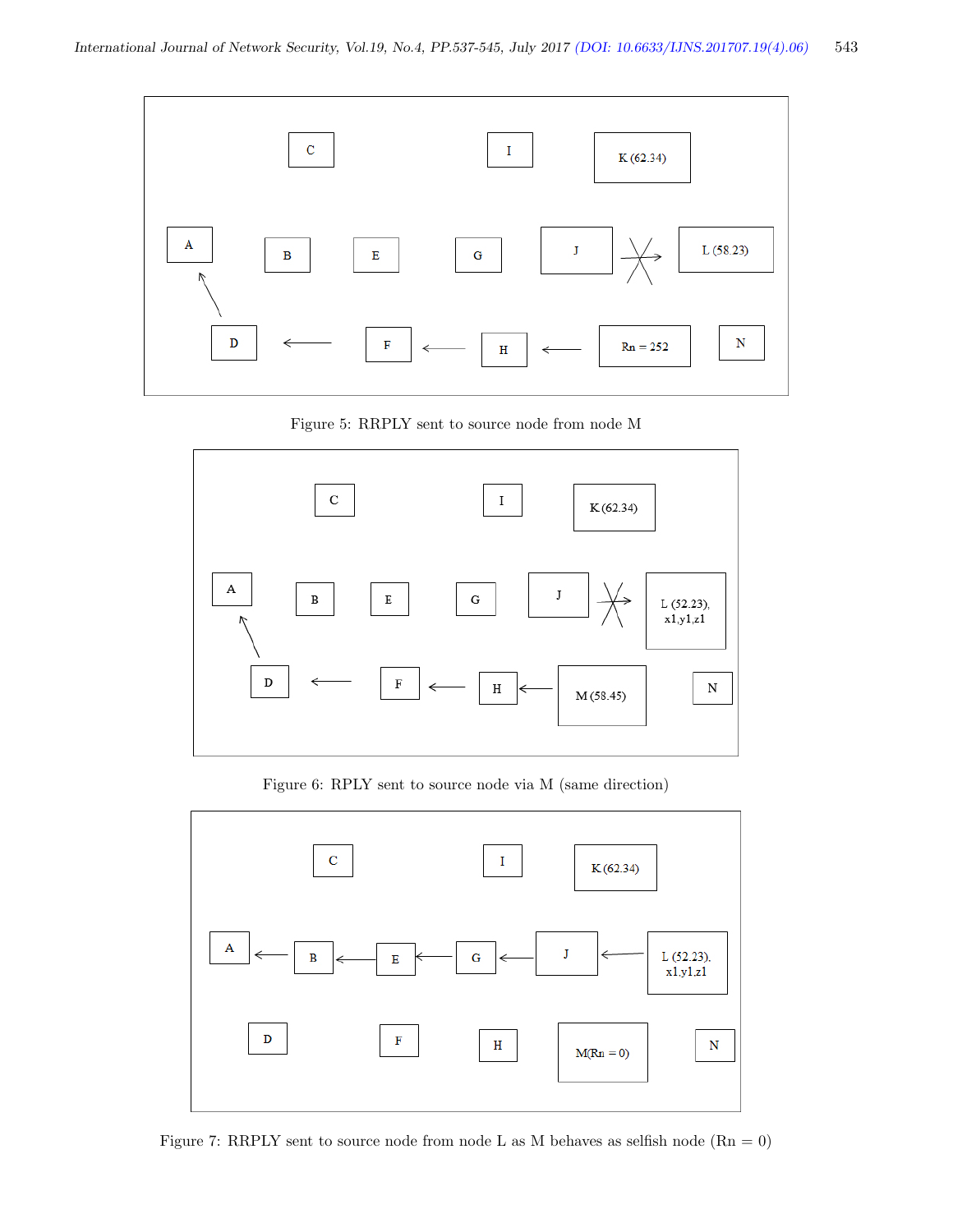

Figure 8: End-End delay analysis



Figure 9: Packet delivery ratio



Figure 10: Link failures vs. node density